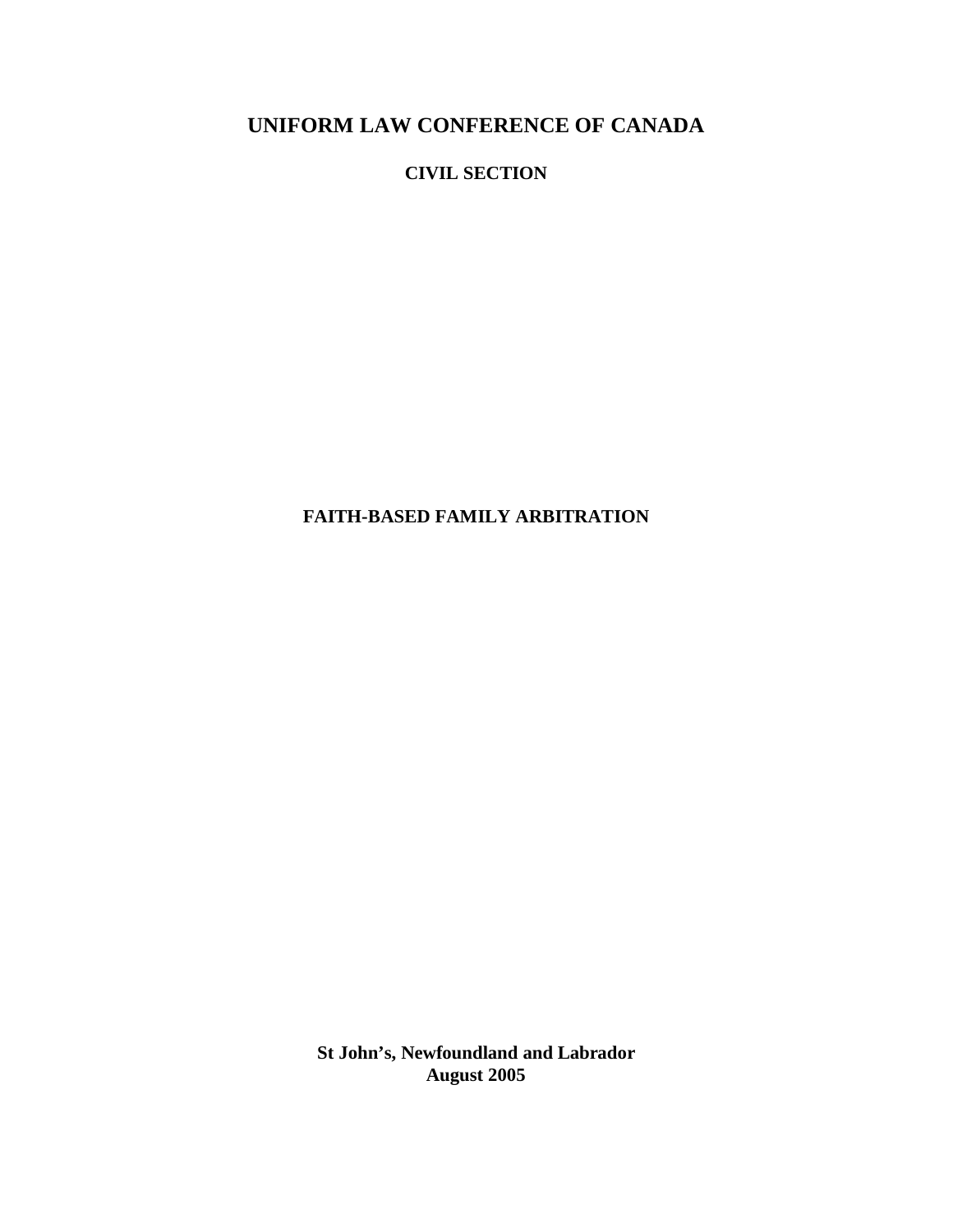#### **FAITH-BASED FAMILY ARBITRATION**

John D. Gregory Anne Marie Predko Juliette Nicolet ONTARIO

[1] In 1990, the Uniform Law Conference of Canada adopted the Uniform Arbitration Act. The Uniform Act has been enacted in seven provinces: Alberta, Saskatchewan, Manitoba, Ontario, New Brunswick, Prince Edward Island and Nova Scotia. British Columbia has the Commercial Arbitration Act enacted in 1986, and Newfoundland and Labrador has the Arbitrations Act modeled on the English Act of 1889. Quebec's law is different on the issues discussed in this paper. Federal legislation is not relevant here.

[2] The Uniform Act as implemented in those seven provinces, and the B.C. and Newfoundland and Labrador statutes, all permit the arbitration of family law disputes (despite "commercial" in the title of the B.C. Act.) The Conference considered and rejected limiting the scope of the Uniform Act to commercial disputes, though the primary influence in the development of the policy was the UNCITRAL Model Law on International Commercial Arbitration. The Model Law was the focus of attention of the Alberta Law Reform Institute in its reports and then its submissions to the Conference, but several changes were made to the Model Law to make it more suitable for domestic use.

[3] The Uniform Act allows the parties to choose the law applicable to their disputes. (It does so by allowing the parties to vary or opt out of the applicability and choice of law sections.) The other two provincial statutes do not expressly deal with the applicability or the choice of law in the arbitration. It is likely that the parties in those provinces could also agree that the arbitrator should follow particular legal principles in making the decision. The courts in those provinces have more discretion than under the Uniform Act to refuse enforcement.

[4] In Ontario in the past year and a half the application of the Arbitration Act to family disputes and the choice of law rules have become controversial. The purpose of this paper is to discuss the controversy and review some of the options for dealing with it. Since all of the common law provinces have the potential to have the same issues arise under their legislation, it may be appropriate for the Uniform Law Conference to get involved in a common approach or solution. However, to the extent that the controversy arises out of family law, which is itself not harmonized across the country (except in the calculation of child support and the enforcement of support orders, and divorce under the federal statute), delegates may think that a harmonized approach is not needed. This discussion is offered as a matter of interest in any event.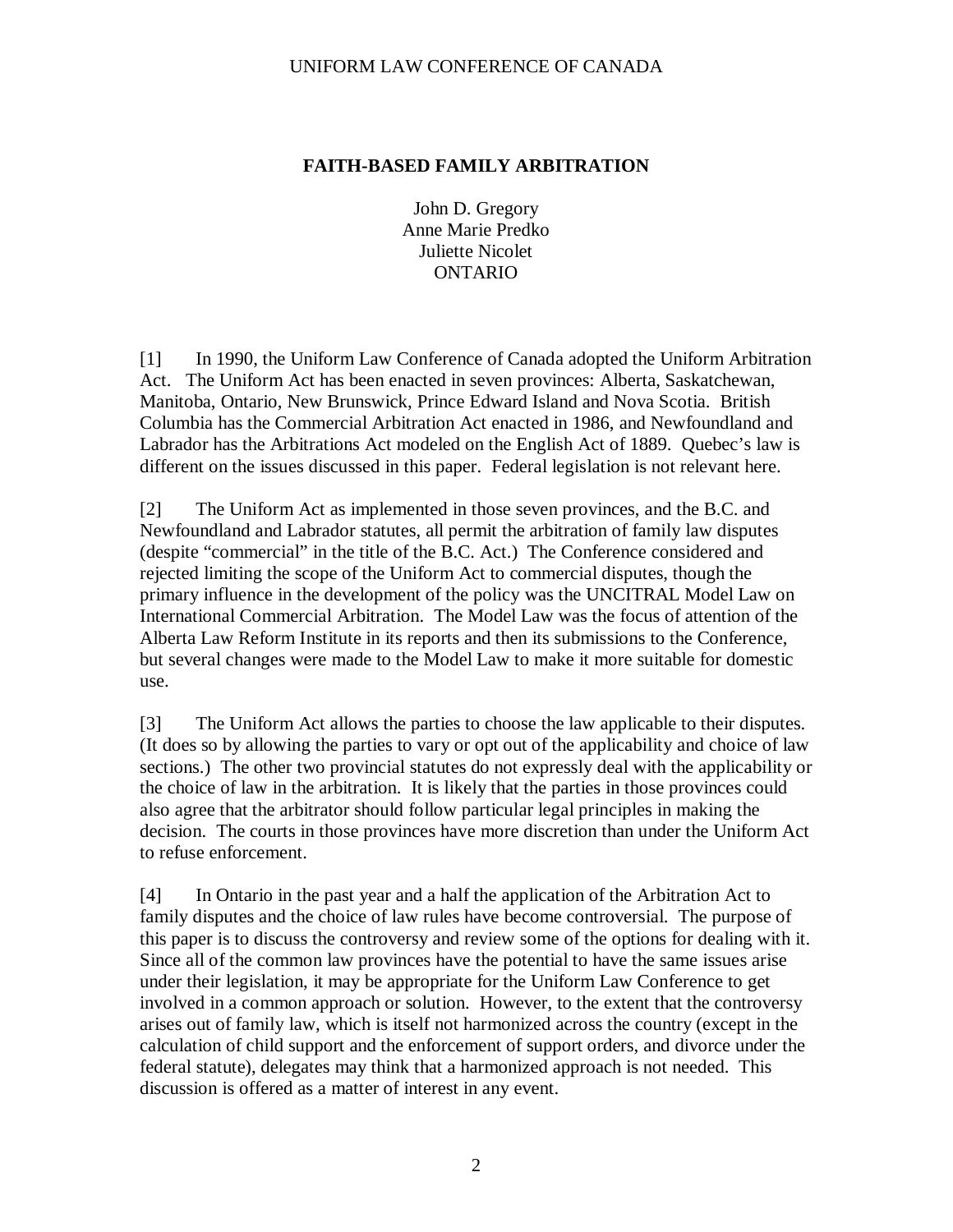[5] The controversy was launched by a proposal by a new organization called the Islamic Institute on Civil Justice to offer arbitrations – including family arbitrations – based on Islamic personal law, often referred to (more or less accurately) as "Sharia". The Islamic Institute referred to the Arbitration Act, 1991, Ontario's version of the Uniform Act, and claimed that its arbitral awards would be enforceable under that Act.

[6] A number of groups, notably the Canadian Council of Muslim Women (CCMW), protested against this project, on the ground that they preferred the generally applicable family law and that Sharia discriminated against women. Many women's groups have joined the CCMW and have expanded the objection to family arbitration itself. Family arbitration, it is said, exposes vulnerable women to pressures of unfairness that would not happen in a public forum like a court. Further, public application of family law in the courts is subject to scrutiny and criticism, while what happens in private is not. Private decisions may be prejudicial to the rights of gender equality that women have fought hard to achieve over the past 30 or 40 years. We should not "privatize" family justice, it is said. Family law should not be taken from the reach of the Charter's guarantees of equality.

[7] Some Muslim and Jewish groups have responded that arbitration based on religious faith is an expression of freedom of religion and should be also protected as an expression of multiculturalism under the Charter (section 27). In any event, some have argued, arbitrators here will not make decisions inconsistent with Canadian values and the Charter.

[8] Some other religious groups conduct arbitrations. Some may conduct family arbitrations in which civil issues like property division and support are determined by religious law, though usually religious law is invoked primarily to decide the status of a religious marriage. There appear to be few cases that decide civil issues that might be referred to a court for enforcement under the Arbitration Act.

[9] In June 2004, the Ontario government appointed Marion Boyd, a former Attorney General and former Minister Responsible for Women's Issues, to examine the issues. Mrs. Boyd met with many groups and heard from many individuals directly and by correspondence. She submitted her report in December 2004. The report – 150 pages plus appendices – is on the web site of the Ministry of the Attorney General, in English and in French: http://www.attorneygeneral.jus.gov.on.ca/english/about/pubs/boyd/.

[10] Mrs. Boyd made 46 recommendations. The main ones were that family disputes should continue to be arbitrable and enforceable, and that parties to them should continue to be able to choose to have them arbitrated according to their religious principles. These recommendations were subject to the important condition that the other recommendations should also be followed. It is fair to group those recommendations in four groups:

• integrate private dispute resolution by arbitration into the rules for private dispute resolution under the Family Law Act;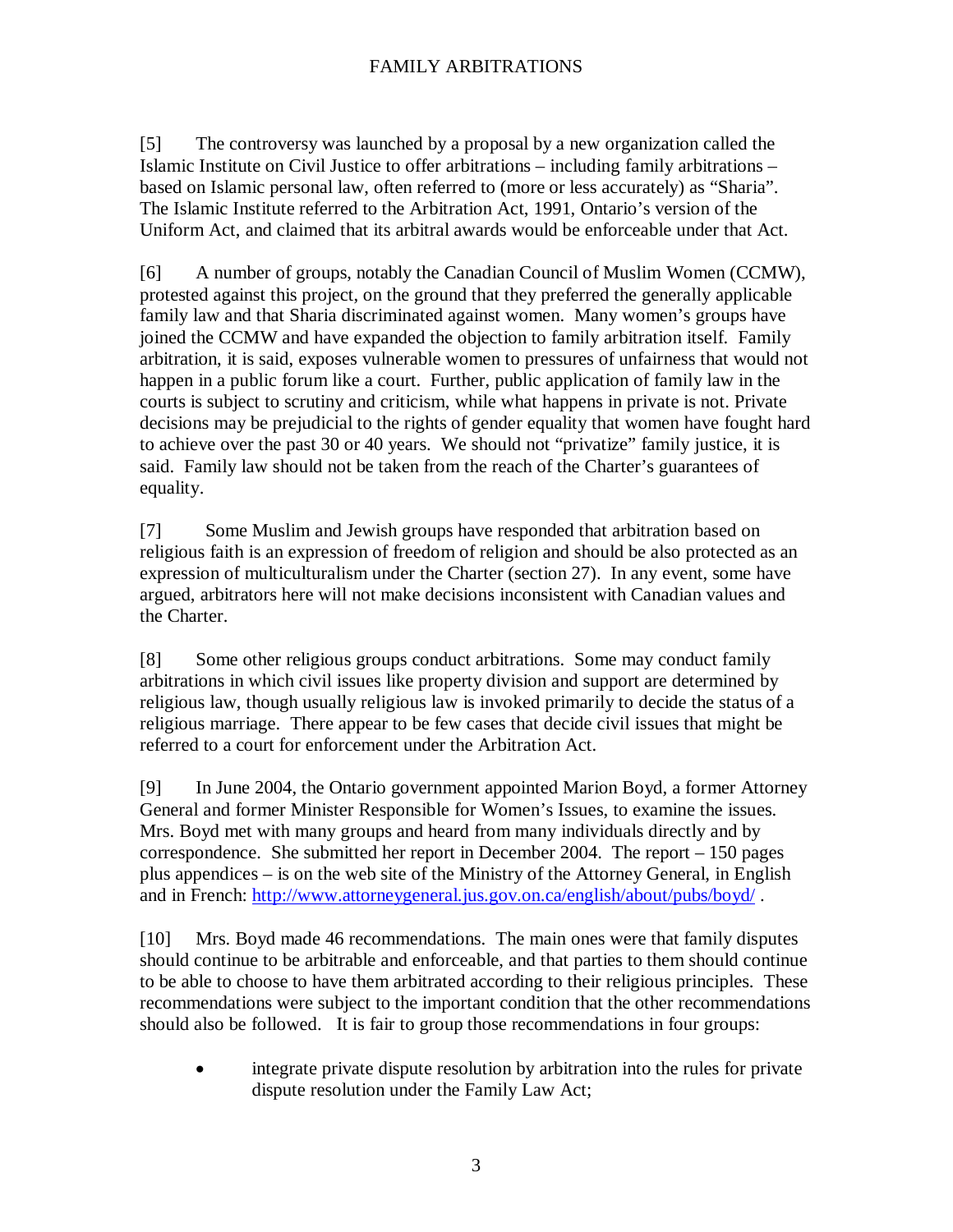- put limits on family arbitration agreements to ensure consent;
- increase the public oversight of family arbitrations;
- provide legal and community support to help people, notably vulnerable women, know their rights under Ontario law, including the law of dispute resolution.

[11] At time of writing this paper, the Ontario government has not announced its response to the Boyd report and to the many submissions on the topic. Women's groups have taken strong positions against faith-based family arbitration and often against any enforcement of family arbitration at all. A recent statement supported by many groups is online: http://owjn.org/issues/mediatio/declaration.htm. Family lawyers in the Ontario Bar Association have been writing to the government supporting family arbitration as essential to accessible family justice, and just as favourable to women as to men. The OBA has not taken a position about faith-based arbitration.

[12] In Ontario, people are allowed to resolve family disputes privately, except for matters of civil status that are a matter of public record, as it were. Thus people cannot agree to be divorced: a court must pronounce the divorce. People cannot agree on who is the parent of a child: the province has a register, and a court order is needed to alter it. On other matters – like division of property and support payments on breakdown of a relationship – spouses or former spouses can agree, and the agreements are enforceable in court, subject to certain conditions.

[13] The enforceability of private agreements in family matters is stated in the Family Law Act, subsection 2(10): "A domestic contract dealing with a matter that is also dealt with in this Act prevails unless this Act provides otherwise." A domestic contract includes a pre-marital contract and a separation agreement. The Family Law Act "provides otherwise" in four main ways:

- An agreement not in the best interests of any children can be disregarded.
- The parties must understand the nature and consequences of the agreement (so they almost always get independent legal advice, though this is not a statutory requirement).
- The parties must have made full financial disclosure to one another.
- An agreement about support may be disregarded if it would result in to "unconscionable circumstances", if the recipient has to rely on welfare, or if the payment is in default.

[14] One of the fundamental policy questions is how closely private agreements arrived at directly (or with a mediator's help) should be comparable to private agreements arrived at by use of an arbitrator. There are two main areas of inquiry in this question:

- at the agreement stage
- at the award stage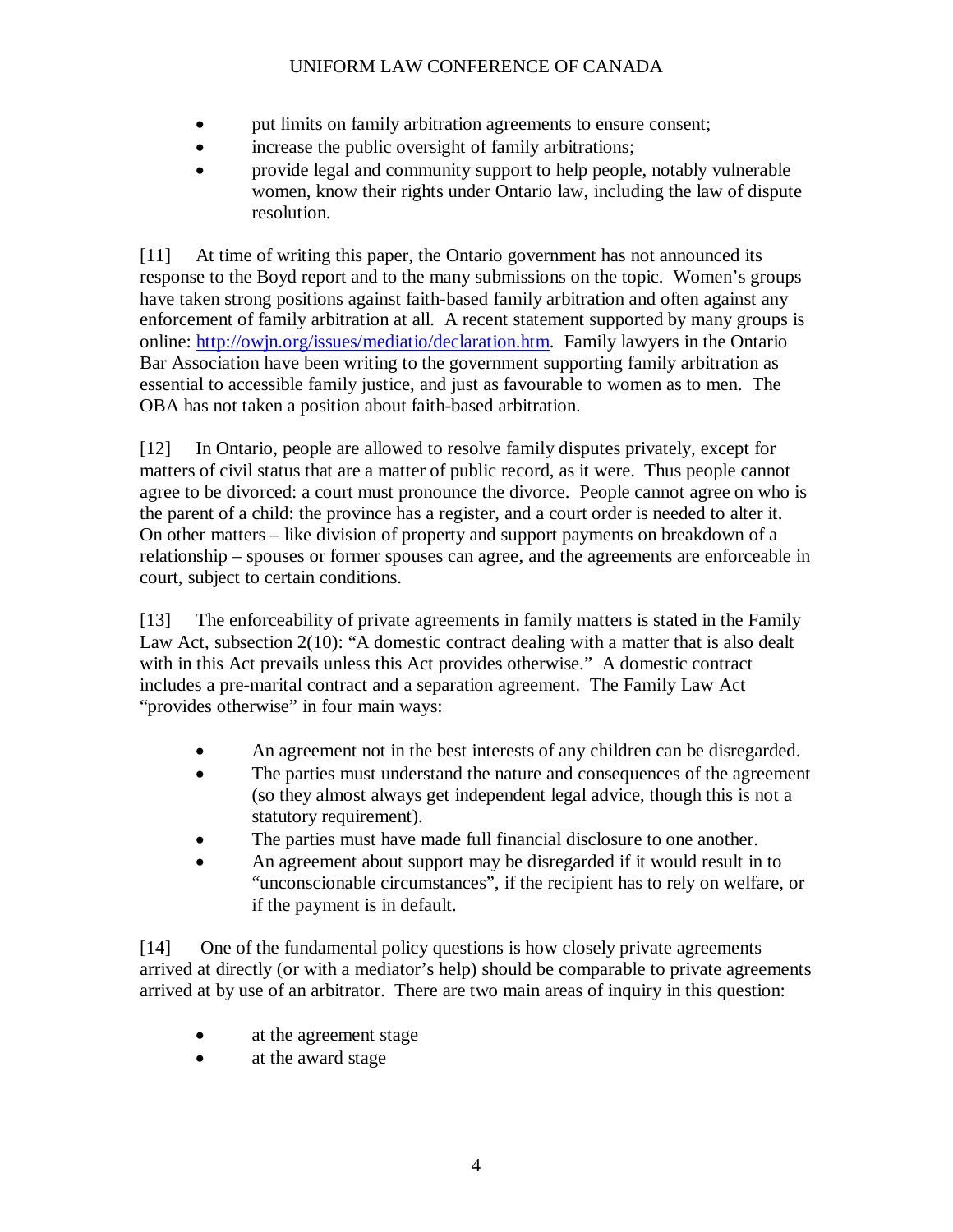### FAMILY ARBITRATIONS

[15] At the agreement stage, should the existing limits on family agreements (domestic contracts) apply as well to family arbitration agreements, regarding full financial disclosure, understanding of the nature of the agreement (with mandatory independent legal advice, perhaps), and so on? Are there other useful requirements? Marion Boyd recommended that family arbitration agreements should generally have to be entered into after the dispute has arisen, with limited exceptions. If the arbitration were to be conducted under some law other than that of Ontario, or arguably another Canadian jurisdiction, then under her recommendations the arbitrator would have to produce ahead of time a statement of the principles that would govern the arbitration, so potential parties could know what they were getting into.

[16] At the award stage, should the limits on what is enforceable in a domestic contract apply to a family arbitral award too? The Arbitration Act puts tight time limits on the ability of a party to complain, whether about unfair procedure, excess of jurisdiction, or correctness of the decision. Should these be relaxed for family arbitrations? Support orders and some other elements of domestic contracts can be set aside for a material change of circumstances. Is that a good rule for family arbitral awards too?

[17] Also at the award stage, is there a problem with asking Ontario courts (or the courts of any Canadian jurisdiction) to enforce an award based on a different legal regime, particularly one that does not recognize the principles of gender equality that underlie our statutes and that are imposed on government actions by the Charter? There is considerable debate about whether the Charter applies directly to an arbitration because it may be enforced in a court. There is more agreement about the undesirability of state action that might enforce principles or values that are contrary to those of the Charter, regardless of the legal application of the Charter.

[18] The Family Law Act of Ontario (section 58) contemplates the enforcement of domestic contracts made under other laws than that of Ontario, but restricts them in several ways. They have to be made in a way consistent with how an Ontario domestic contract is to be entered into (i.e. with full disclosure, full understanding). They may not be unconscionable. An agreement about custody of or access to children is not enforceable. This reasoning could be a precedent for restrictions on enforcement of family arbitral awards based on foreign law.

[19] The CCMW and its supporters say that many vulnerable women, particularly recent immigrant Muslim women with limited language skills and no social network outside their cultural and religious communities, will not have the knowledge or the strength to resist personal, family and community pressure to submit to an Islamic arbitration if one is available. They risk being ostracized or treated as apostates if they do resist. Thus "consent" to arbitrate will very often be illusory. Further, they will not have the strength to avail themselves of legal protections, either those that now exist or those that might be added under Mrs. Boyd's recommendations. Therefore the very existence of such arbitral processes is a threat to them.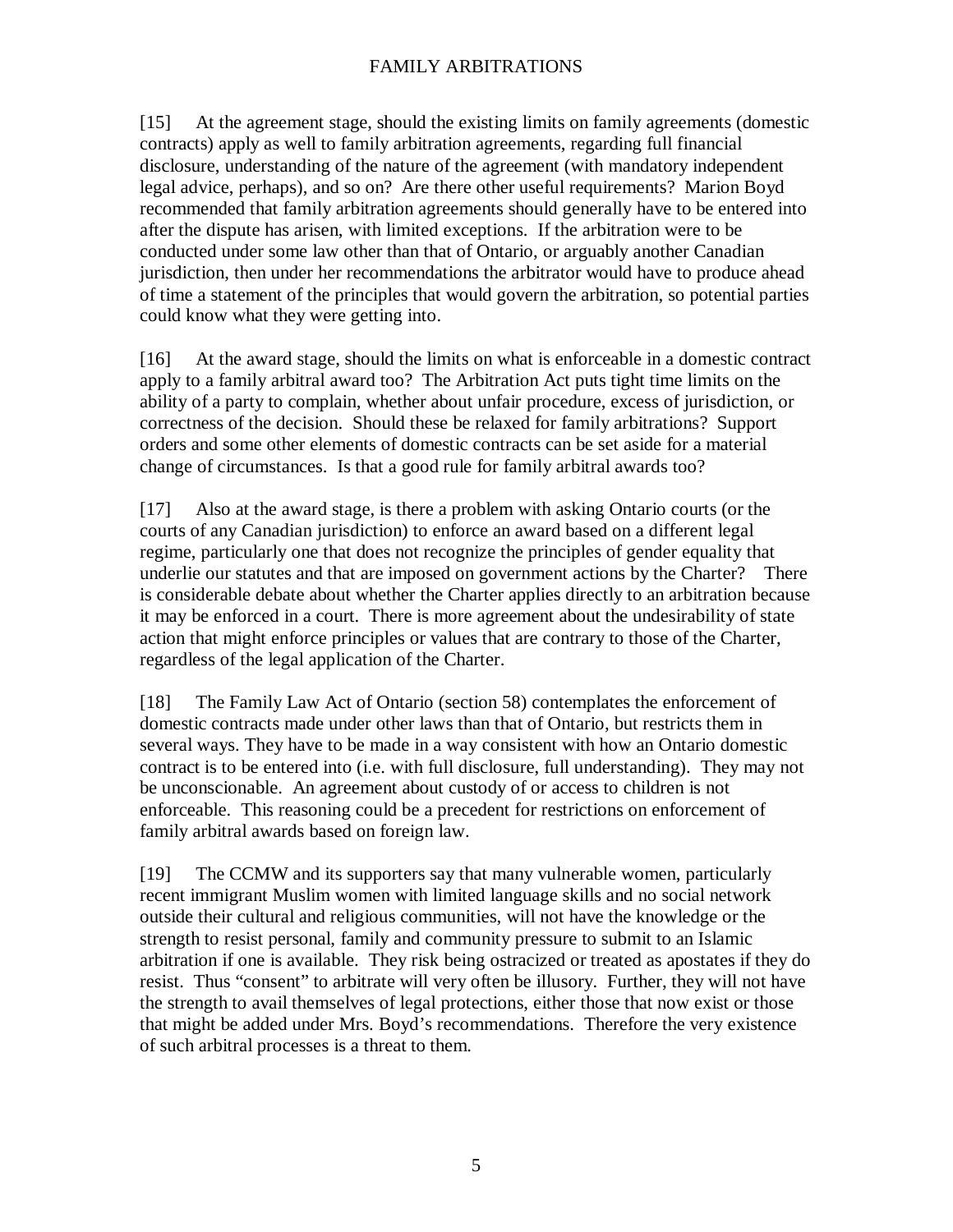[20] Some women's groups, including the YWCA, have said that all women in our patriarchal society are so far from real equality that they cannot be said truly to consent to arbitrate. The only decisions that should bind them are those by judges subject to public scrutiny and legal pressures towards equality from the Constitution and the legislation. They conclude that family disputes should not be arbitrated at all.

[21] It appears practically impossible to "ban" any kind of arbitration. It would be very difficult to distinguish between a decision to bind the parties, on the one hand, and firm advice, on the other. It is hard to tell people they may not follow the dictates of their religion. The main tool a government has at its disposition is enforceability. What will the law allow parties to enforce in court? What conditions attach to enforceability?

[22] To summarize the discussion: faith-based family arbitration appears to be legally valid under the arbitration laws of all the common law provinces. It is certainly legally valid under the Uniform Arbitration Act. There are a number of options to respond to the challenges that it presents. All but the first require legislative amendment.

- Do nothing. Allow it to continue. Count on the requirements of the Act for consent, fair procedure, and the limits to enforceability to protect the vulnerable.
- Refuse to enforce family arbitral awards entirely, so all family disputes would have to go to court for resolution, if the parties could not agree and conduct themselves accordingly. (Quebec law expressly forbids arbitrating family matters, along with questions of civil status – questions of civil status are not arbitrable in Ontario either.)
- Refuse to enforce family arbitral awards based on a law other than that of the enacting province (or possibly of that province or another Canadian jurisdiction).
- Refuse to enforce family arbitral awards based on religious principles. There may be constitutional problems with this approach, given the Charter's protection of freedom of religion. Legislating about any one particular religion is out of the question.
- Refuse to enforce family arbitral awards unless they meet the conditions under which other private agreements in family disputes would be enforceable. In other words, integrate family arbitrations and other family dispute resolution.
- Refuse to enforce family arbitral awards unless they meet certain additional conditions (beyond those now in the Arbitration Act and the Family Law Act) as to form and formation, qualifications of the arbitrator, content of the award, and so on.

Different combinations of conditions might be implemented as part of these options. All but the first option involve restricting existing rights to conduct and enforce faith-based family arbitrations.